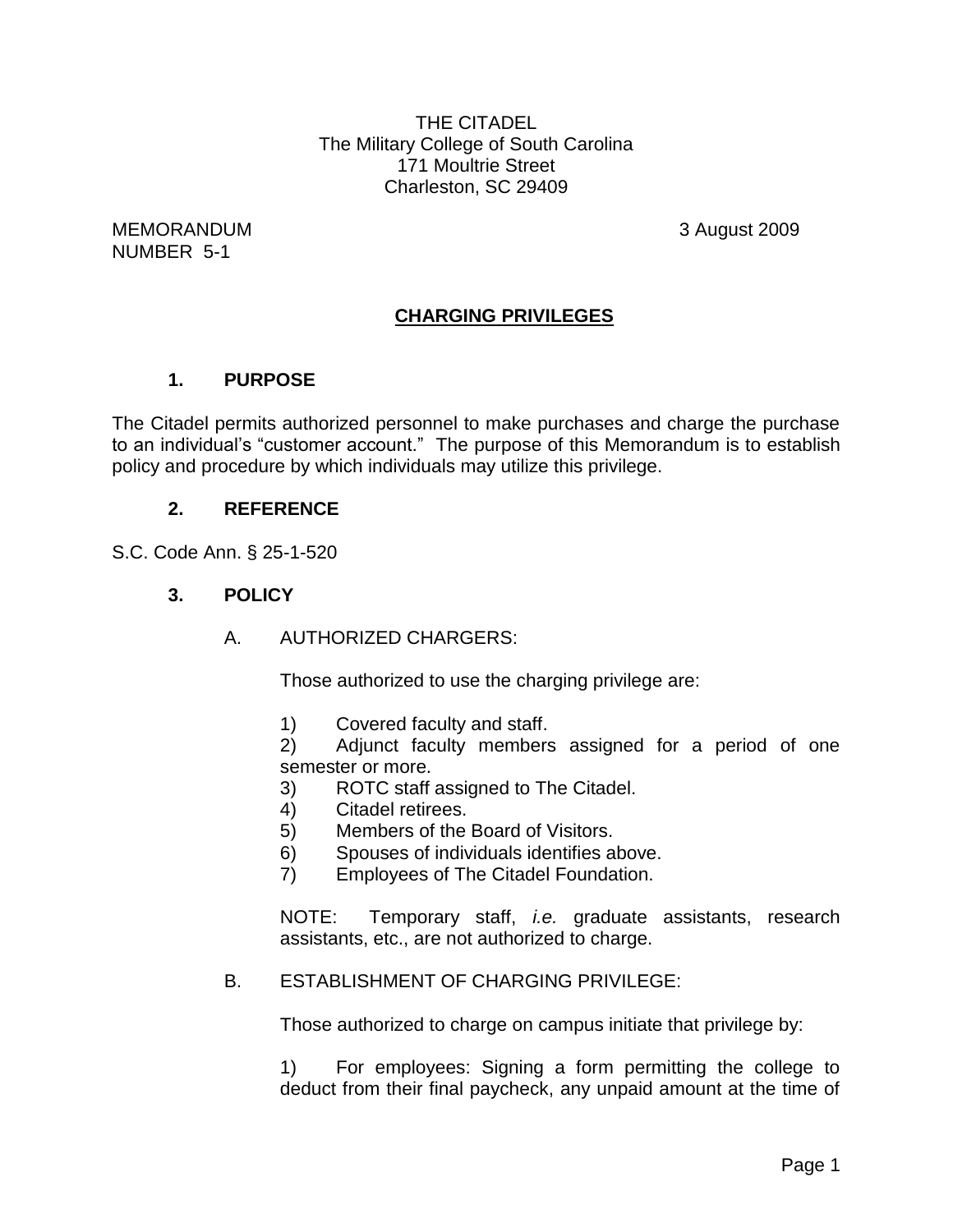their separation from the college. This form will be available during orientation conducted by the Human Resources Department. (See Employee Form: [http://www.citadel.edu/hr/forms/emp\\_id\\_frm.pdf\)](http://www.citadel.edu/hr/forms/emp_id_frm.pdf)

2) For non-employees: Sign non-employee form [http://www.citadel.edu/hr/forms/non\\_emp\\_id\\_frm.pdf](http://www.citadel.edu/hr/forms/non_emp_id_frm.pdf)

## C. RESPONSIBILITIES:

1) A customer may only charge by providing the ID card to the activity where the goods or services are being provided. The ID card must be readable by the college's automated Point of Sale (POS) system. It is the responsibility of the cardholder to have the card present whenever desiring to make a charge. If the card is unreadable, the person may still charge the purchase, but is responsible for obtaining a replacement card.

2) The ID card must be presented each time a charge is made. A charge will not be accepted without the card. The ID cardholder will be charged the appropriate fee for the replacement of lost or damaged cards.

### **4. COMPLIANCE**

Failure to comply with this policy may result in revocation of the charging privilege, disciplinary action, or both.

## **5. NOTES**

## **A. Dates of official enactment and amendments:**

Approved by the Director of Citadel Staff on 3 August 2009

## **B. Responsible Department:**

Financial Services

## **C. Responsible Official:**

Director of Financial Services

#### **D. Cross References**

None